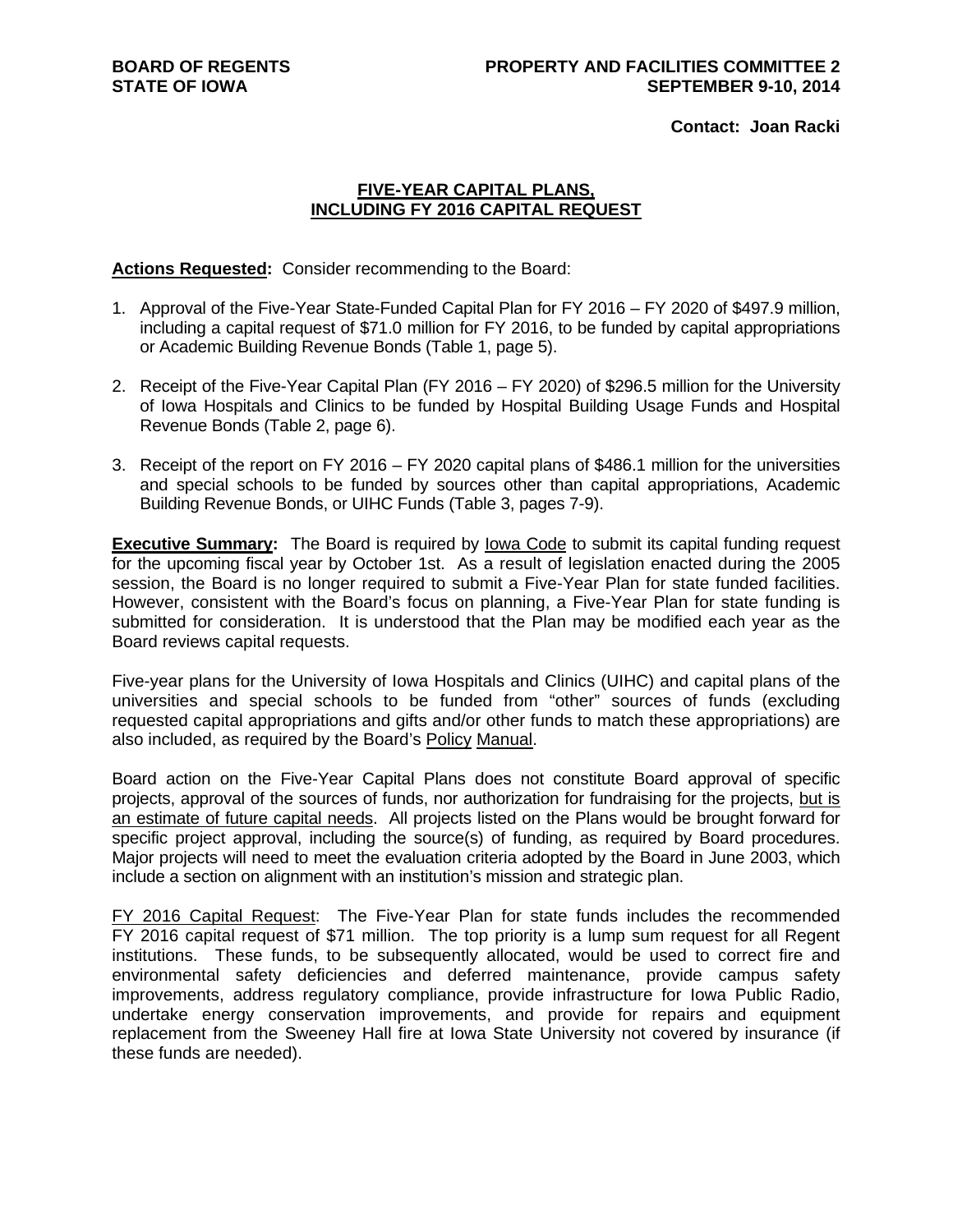Projects included in the recommended FY 2016 capital request are:

| Institution | Project                                                       | Amount<br>[State Funds]<br>(\$ thousands) |
|-------------|---------------------------------------------------------------|-------------------------------------------|
| SUI         | Seashore Hall Area / Psychology<br>Renovation / Modernization | \$9,000                                   |
| <b>ISU</b>  | <b>Student Innovation Center</b>                              | 8,000                                     |
| UNI         | Academic Buildings: Safety /<br>Infrastructure, Phase 1       | 4,000                                     |

Additional funding for these projects is included in the out-years of the five-year plan and brief descriptions of the projects are included in Attachment A.

Five-Year State-Funded Capital Plan: The proposed Five-Year State-Funded Capital Plan (see Table 1, page 5) to be funded by capital appropriations and/or Academic Building Revenue Bonds totals \$579.9 million, including \$497.9 million in state funds, and \$82.0 million in private or other funds. This Plan includes the FY 2016 capital appropriations request of \$71.0 million identified above and on the previous page.

Of the \$609.4 million in deferred maintenance and fire safety deficiencies reported in the most recent Facilities Governance Report (February 2014), more than \$387 million in building deferred maintenance would not be included as components of major renovation projects in the FY 2015 – FY 2019 Five-Year Capital Plan, approved by the Board in September 2013. The \$150 million included in the proposed FY 2016 – FY 2020 Five-Year Plan would make a major impact toward addressing this need.

The proposed FY 2016 – FY 2020 Five Year Capital Plan also includes a number of major renovation projects to update and improve the learning and research infrastructure of the universities.

University of Iowa Hospitals and Clinics Five-Year Plan: The University of Iowa Hospitals and Clinics Five-Year Plan (FY 2016 - FY 2020) of capital projects, in the amount of \$296.5 million (see Table 2, pages 6), would be financed by patient-generated funding (building usage funds) and Hospital Revenue Bonds.

Major new construction projects included in the Plan are finishing of the JCP/JPP rooftop infill shell space for clinical and support functions and Phase 2 of the Iowa River Landing Clinic Development.

Renovation projects include multiple projects to provide electrical power enhancements, expansion of pre and post surgery patient facilities, clinical laboratory enhancements on level 6 of the Roy Carver Pavilion, conversion of inpatient units to all single bed patient rooms, and linear accelerator replacements.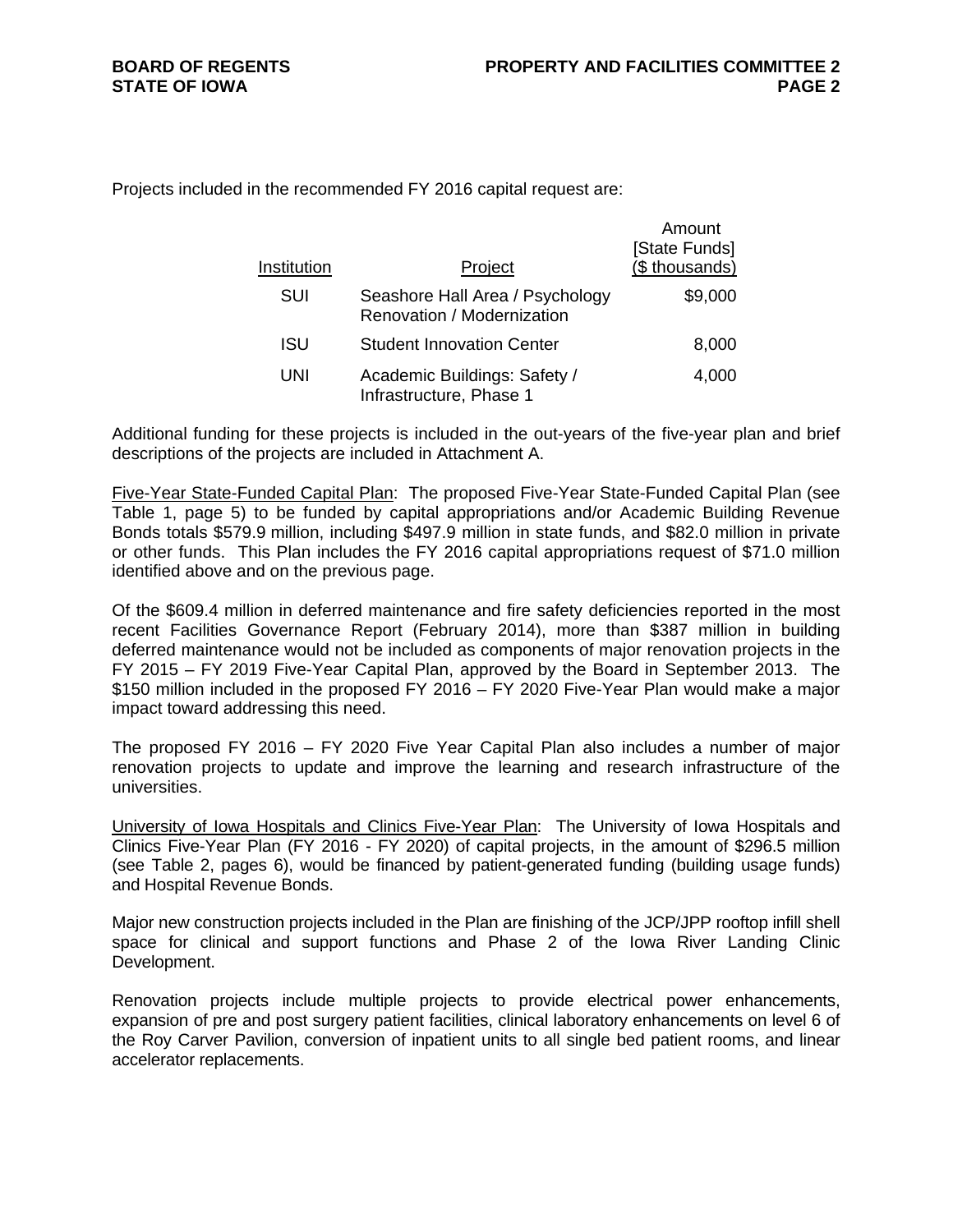### **BOARD OF REGENTS STATE OF IOWA**

The projects for which approvals would be requested during the FY 2016 – FY 2020 period can be summarized by type, as follows:

|                                        | (\$Thousands) |
|----------------------------------------|---------------|
| Fire & Environmental Safety Resolution | 5.950<br>SS.  |
| New Construction                       | 118,000       |
| Remodeling/Renovation                  | 172,516       |
| Total                                  | \$296,466     |

In addition to the major projects, the remodeling / renovation projects include roof replacements; heating, ventilating and air-conditioning projects; elevator replacements; as well as other smaller projects.

Other Funds: The institutional five-year plans (FY 2016 – FY 2020) to be financed from sources other than state-funded requests (and gifts and other funds to match these appropriations) or UIHC revenues total \$486.1 million. (see Table 3, pages 7-9) Included are projects for the residence, parking, utility and telecommunications systems.

Other fund sources include: operating budget building repair funds, income from treasurer's temporary investments, auxiliary service or enterprise bond funds (utility, telecommunications and residence systems), Iowa Department of Transportation institutional roads program, gifts and grants, and departmental renewal and replacement funds.

Amounts of other funds by institution and fiscal year (\$ thousands) are summarized below:

|              | FY 2016  | FY 2017   | FY 2018   | FY 2019  | FY 2020  | Total     |
|--------------|----------|-----------|-----------|----------|----------|-----------|
| SUI          | \$69,966 | \$103,954 | \$82,823  | \$54,598 | \$39,859 | \$351,200 |
| <b>ISU</b>   | 15.846   | 11,806    | 36,538    | 10,876   | 18.226   | 93.292    |
| UNI          | 4.508    | 3.369     | 4.788     | 4.188    | 23,838   | 40,691    |
| <b>ISD</b>   | 100      |           | 75        | 30       | 50       | 255       |
| <b>IBSSS</b> | 120      | 250       | 50        | 175      | 20       | 615       |
| Total        | \$90,540 | \$119,379 | \$124,274 | \$69,867 | \$81,993 | \$486,053 |

#### **Additional Information:**

Regent Facilities:Quality facilities are an integral part of the academic enterprise; they help ensure quality academic programs and the ability to attract and retain faculty and students. They are needed to compete for faculty, staff, and students, and improve the research productivity of the faculty.

Academic/research/administrative (general fund) facilities at the Regent institutions total approximately 18.2 million gross square feet of the total 37.8 million gross square feet of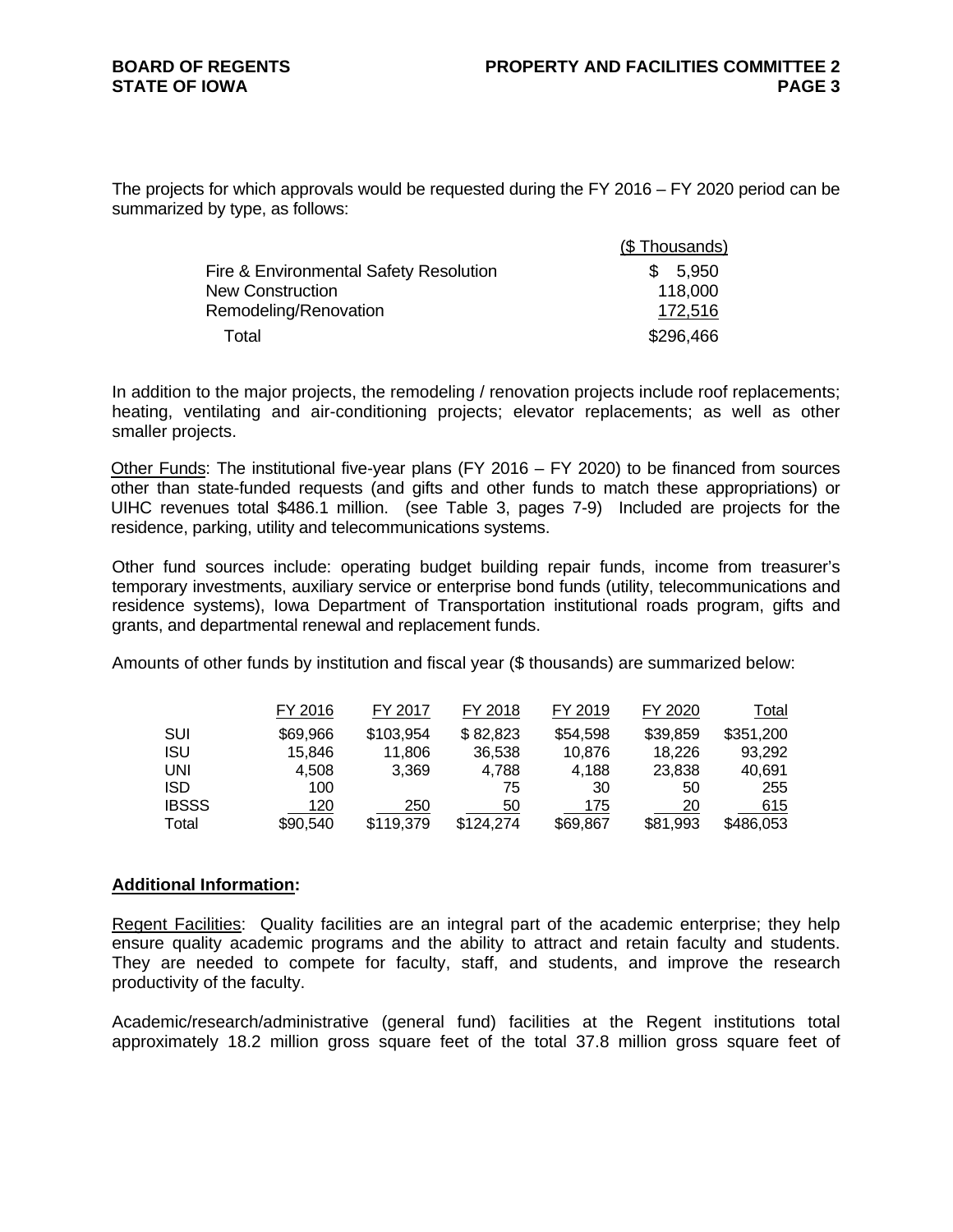Regent enterprise facilities. The replacement value of all Regent facilities is estimated at \$16.7 billion, of which \$8.5 billion is the replacement value for academic/research/administrative facilities.

Recent Capital Appropriations / Bonding Authorization: Between 1995 and 2004, state financing for Regent capital projects was provided by state appropriations from the Rebuild Iowa Infrastructure Fund and Tobacco Bond Proceeds. During the 2004 and 2007 legislative sessions, the Board received authorization for the sale of Academic Building Revenue Bonds; the total authorized amount was more than \$250 million in project costs. Tuition and fee revenues are used for debt service payments on these bonds. The tuition replacement appropriation from the State replaces that revenue. This funding mechanism used by the Regent universities is unique among state entities and is authorized under Iowa Code §262A.

In addition, more than \$100 million were appropriated during the 2006 and 2007 sessions for high priority capital projects. During the 2008 session, \$1.8 million were appropriated for Phase II of the construction and renovation of the Veterinary Medical Facilities at Iowa State University and \$2.0 million (reduced in the 2009 session to \$1.9 million) were appropriated for infrastructure, deferred maintenance and equipment related to Iowa Public Radio.

The 2009 session authorized \$100 million for flood recovery at the University of Iowa and \$38 million for Phase 2 of the Veterinary Medical Facilities. During the 2011 legislative session, the Regent institutions received appropriations over a number of fiscal years totaling \$114.4 million, including \$110.4 million for projects (SUI – Dental Science Building Renovation; ISU – Agricultural and Biosystems Engineering; and UNI – Bartlett Hall Renovation) and \$4 million to correct immediate fire safety needs and for compliance with the federal Americans with Disabilities Act (ADA). (The 2012 legislative session authorized the use of \$2 million of these funds for storm damage recovery at the special schools.)

During the 2013 legislative session, the General Assembly and the Governor approved \$2 million to correct fire safety deficiencies and deferred maintenance at the Regent institutions and provide for compliance with ADA.

The 2014 General Assembly appropriated and the Governor approved a total of \$145.2 million from FY 2016 – FY 2018 for the Board's three highest priority projects: SUI - Pharmacy Replacement / Improvements, ISU – Biosciences Facilities, and UNI – Schindler Education Center Renovation.

Capital appropriations and Academic Building Revenue Bond authorization total more than \$1.048 billion from FY 1996 – FY 2018 for the Regent enterprise.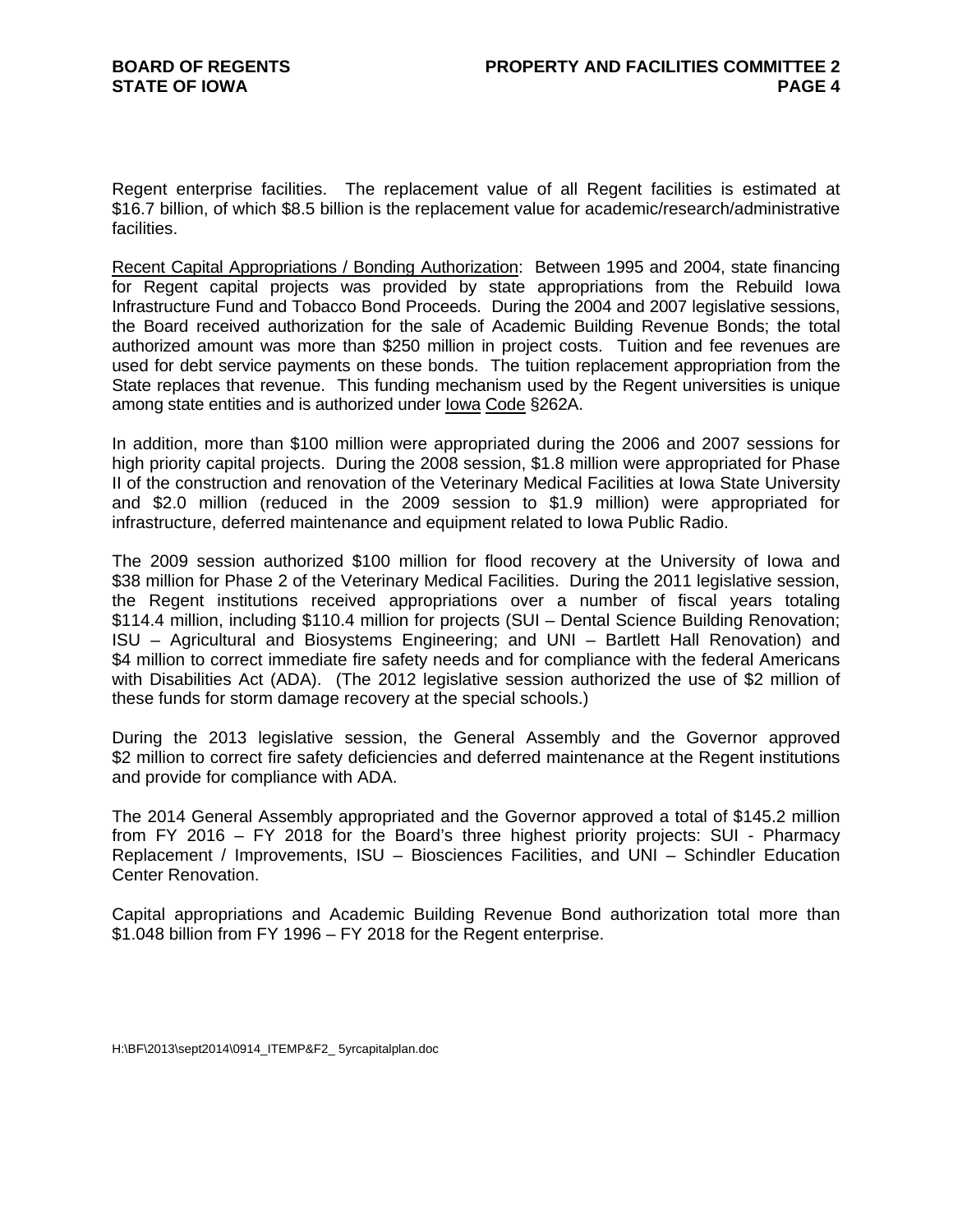|                         |                                                                |                      |             |                      |          |                |          |                      |               |                      |           | <b>TOTAL</b>            | PRIVATE                      |           |
|-------------------------|----------------------------------------------------------------|----------------------|-------------|----------------------|----------|----------------|----------|----------------------|---------------|----------------------|-----------|-------------------------|------------------------------|-----------|
|                         |                                                                |                      | FY 2016     |                      | FY 2017  |                | FY 2018  |                      | FY 2019       |                      | FY 2020   | <b>REQUEST</b><br>STATE | <b>OTHER</b><br><b>FUNDS</b> | TOTAL     |
| lnst.                   | Project                                                        | Priority             | Amount      | Priority             | Amount   | Priority       | Amount   | Priority             | <b>Amount</b> | Priority             | Amount    |                         |                              |           |
|                         |                                                                |                      |             |                      |          |                |          |                      |               |                      |           |                         |                              |           |
| ₹                       | Fire & Environmental Safety, Deferred Maintenance,             | $\widehat{\epsilon}$ | 50,000<br>↔ | $\widehat{\epsilon}$ | \$25,000 | $\widehat{z}$  | \$25,000 | $\widehat{\epsilon}$ | \$25,000      | $\widehat{\epsilon}$ | \$25,000  | \$150,000               |                              | \$150,000 |
|                         | Campus Security, Regulatory Compliance, IPR Radio,             |                      |             |                      |          |                |          |                      |               |                      |           |                         |                              |           |
|                         | Sweeney Hall Fire Repairs, Energy Conservation                 |                      |             |                      |          |                |          |                      |               |                      |           |                         |                              |           |
|                         | SUI Seashore Hall Area / Psychology Renovation / Modernization | ହ                    | 9,000       | ହ                    | 15,800   | $\overline{c}$ | 26,400   | ହ                    | 16,300        |                      |           | 67,500                  | 27,000                       | 94,500    |
| $\overline{\mathbf{5}}$ | Student Innovation Center                                      | ල                    | 8,000       | ල                    | 15,000   | ල              | 10,000   | ఠె                   | 7,000         |                      |           | 40,000                  | 40,000                       | 80,000    |
| z                       | Academic Buildings: Safety / Infrastructure, Phase 1           | €                    | 4,000       | €                    | 10,000   | E              | 15,000   | E                    | 10,900        |                      |           | 39,900                  |                              | 39,900    |
| 5U                      | Student Learning Space Expansion - Main Library                |                      |             |                      |          | ම              | 7,000    | ල                    | 18,000        | Q                    | 8,000     | 33,000                  | 10,000                       | 43,000    |
| $\overline{5}$          | Learning Space Renovation                                      |                      |             |                      |          | ම              | 10,000   | ම                    | 5,000         | ල                    | 5,000     | 20,000                  |                              | 20,000    |
| $\overline{\mathbf{5}}$ | <b>Commons Renovation</b>                                      |                      |             |                      |          |                |          | ε                    | 7,300         |                      |           | 7,300                   |                              | 7,300     |
| 5U                      | Communications Center Building - Remodel for Student Learning  |                      |             |                      |          |                |          |                      |               | €                    | 15,000    | 15,000                  |                              | 15,000    |
| $\overline{\omega}$     | Science Building Capital Renewal                               |                      |             |                      |          |                |          | ම                    | 5,000         | ගි                   | 25,000    | 30,000                  |                              | 30,000    |
| ξ                       | Science Buildings Renovation, Phase 2                          |                      |             |                      |          |                |          | ම                    | 15,000        | ම                    | 18,900    | 33,900                  |                              | 33,900    |
| 50                      | Pentacrest Renewal and Modernization                           |                      |             |                      |          |                |          | (10)                 | 11,300        | ε                    | 31,500    | 42,800                  | 5,000                        | 47,800    |
|                         | UNI Rod Library Modernization, Phase 1                         |                      |             |                      |          |                |          | (11)                 | 9,000         | @                    | 9,500     | 18,500                  |                              | 18,500    |
|                         | <b>TOTAL</b>                                                   |                      | 27,000      |                      | \$65,800 |                | \$93,400 |                      | \$129,800     |                      | \$137,900 | \$497,900               | 82,000<br>↮                  | 579,900   |
|                         |                                                                |                      |             |                      |          |                |          |                      |               |                      |           |                         |                              |           |

**BOARD OF REGENTS, STATE OF IOWA FIVE-YEAR STATE-FUNDED CAPITAL PLAN FISCAL YEARS 2016 THROUGH 2020** (\$ Thousands) TABLE 1<br>BOARD OF REGENTS, STATE OF IOWA<br>BOARD OFFICE RECOMMENDATION<br>FIVE-YEAR STATE-FUNDED CAPITAL PLAN<br>FISCAL YEARS 2016 THROUGH 2020<br>(\$ Thousands) **BOARD OFFICE RECOMMENDATION**

**BOARD OF REGENTS STATE OF IOWA**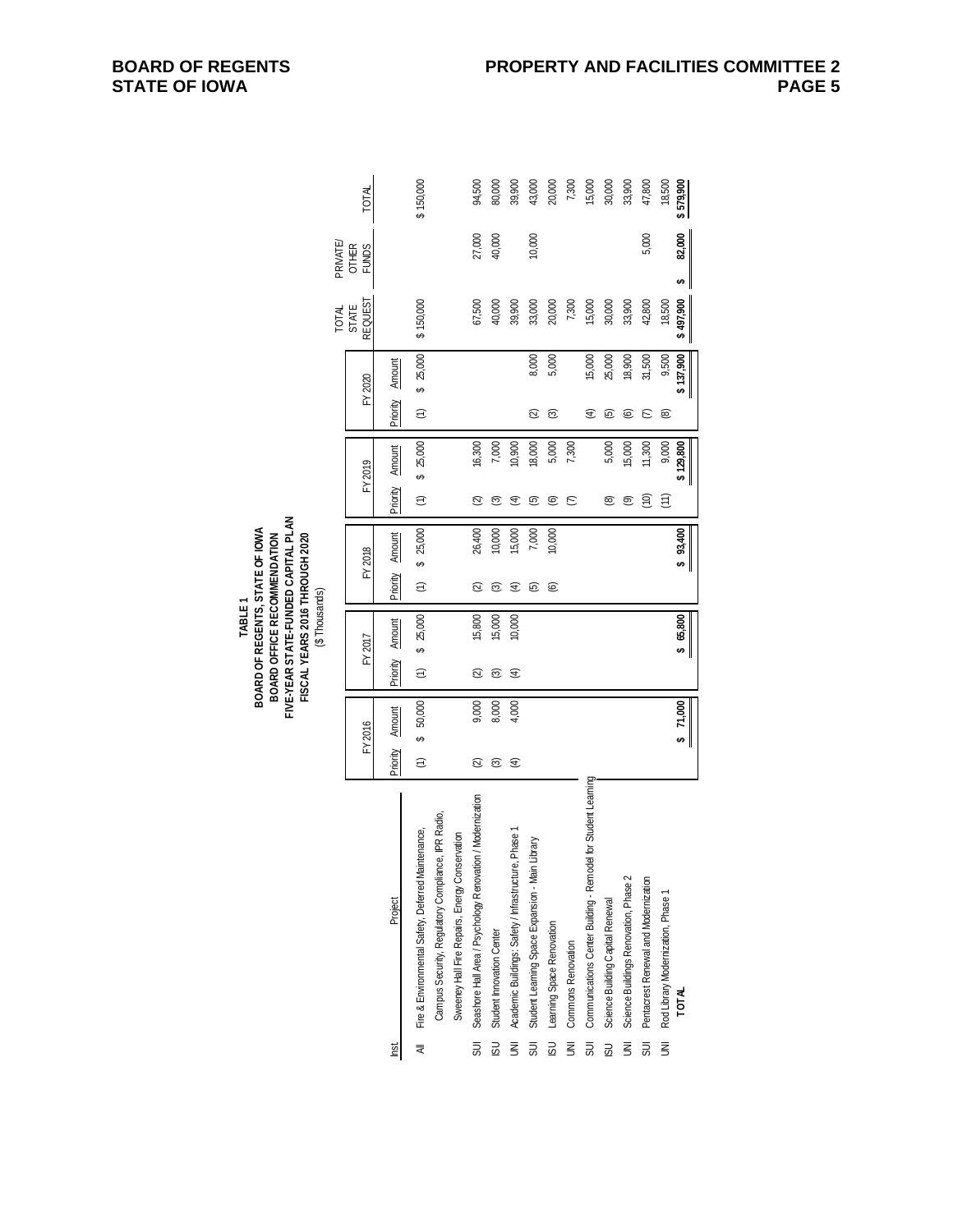**The projects listed in the Five-Year Capital Plan include only those that are anticipated to be initiated during fiscal years 2016-2020. The plan does not include projects enumerated in the UIHC's FY**  UNIVERSITY OF IOWA HOSPITALS AND CLINICS<br>FY 2016 - FY 2020 FIVE-YEAR CAPITAL PLAN SUMMARY **FY 2016 - FY 2020 FIVE-YEAR CAPITAL PLAN SUMMARY**

**TABLE 2**

**UNIVERSITY OF IOWA HOSPITALS AND CLINICS**

The projects listed in the Five-Year Capital Plan include only those that are anticipate to be initiated during fiscal years 2016-2020. The plan does not include projects enumerated in the UHC's FY<br>2015 Capital Plan, inclu **2015 Capital Plan, including modernization projects associated with implementation of UIHC's Strategic Facilities Master Plan, or those with previously approved budgets for which expenditures will be made during this five year period.**

**All of These Projects are Contingent Upon the Availability of Self-Generated UIHC Funding, UIHC Bond Revenue and/or Gifts, Approval through UIHC's Annual Capital Budget Process, Conclusions / Recommendations Adopted for Renovating Existing Facilities as Part of UIHC's Strategic Facilities Master Plan for FY 2006-2035, and Approval of Each Project by the Board of Regents, State of Iowa.**

| of Funds<br>Source<br>9, 11<br>တ<br>$\infty$<br>$\circ$<br>- ത<br>$\sigma$<br>თთ<br>- ന<br>$\sigma$<br>$\circ$<br>$\sigma$<br>$\sigma$<br>$\sigma$<br>$\infty$<br>$\sigma$<br>$\sigma$<br>$\sigma$<br>$\sigma$<br>$\sigma$<br>$\sigma$<br>$\widehat{\mathbf{a}}$<br>®<br>816<br>15,150<br>172,516<br>296,466<br>5,950<br>15,150<br>625<br>2,000<br>700<br>18,000<br>100,000<br>17,500<br>3,180<br>6,000<br>3,250<br>118,000<br>35,000<br>24,000<br>7,870<br>5,000<br>1,750<br>20,000<br>5,000<br>747<br>1,867<br>12,861<br>Total<br>÷<br>÷<br>÷<br>↮<br>မာ<br>↔<br>th,<br>49,170<br>70,420<br>400<br>100<br>20,000<br>750<br>1,250<br>10,000<br>1,510<br>2,900<br>20,000<br>1,000<br>485<br>350<br>825<br>14,000<br>14,000<br>4,100<br>FY 20120<br>÷<br>↮<br>th<br>↮<br>₩<br>₩<br>44,500<br>275<br>\$47,670<br>93,420<br>100<br>1,250<br>4,500<br>40,000<br>1,510<br>750<br>400<br>10,000<br>1,000<br>535<br>350<br>14,000<br>825<br>FY 2019<br>6,100<br>4,475<br>1,000<br>1,000<br>1,750<br>4,850<br>$\theta$<br>÷,<br>s,<br>ക<br>မာ<br>မာ<br>31,075<br>77,325<br>7,500<br>37,500<br>765<br>408<br>150<br>150<br>200<br>1,250<br>3,675<br>535<br>3,000<br>150<br>150<br>747<br>350<br>650<br>400<br>45,000<br>5,000<br>5,800<br>7,025<br>1,820<br>1,000<br>350<br>FY 2018<br>₩<br><b>SA</b><br>↮<br>s,<br>↮<br>H)<br>↮<br>34,642<br>5,500<br>25,392<br>200<br>2,500<br>765<br>408<br>650<br>400<br>1,250<br>8,000<br>5,000<br>5,800<br>1,000<br>156<br>350<br>100<br>5,400<br>4,593<br>1,820<br>FY 2017<br>s,<br>tĄ<br>↮<br>₩<br>မာ<br>မာ<br>မာ<br>20,659<br>100<br>19,209<br>400<br>950<br>500<br>600<br>1,210<br>156<br>350<br>450<br>500<br>5,000<br>6,300<br>1,593<br>1,000<br>FY 2016<br>$\bullet$<br>↮<br>th,<br>₩<br>↔<br>₩<br>↔<br>Finishing of JCP/JPP Rooftop Infill Shell Space for Clinical & Support Functions<br>Conversion of Level 7 RCP Inpatient Unit to All Single-Bed Adult Inpatient Units<br>Conversion of Level 8 JCP Inpatient Unit to All Single-Bed Adult Inpatient Units<br>Plastic and Reconstructive Surgery Clinic Renovation and Expansion<br>Roof Replacements and Recovers - UIHC Wide (Multiple Projects)<br>Renovation of Diagnostic and Therapeutic Imaging Laboratories to<br>Air Handling Unit Replacements - Hospital Wide (Multiple Projects)<br>Main OR Suite Pre and Post Surgery Patient Prep and Recovery<br>Fire and Environmental Safety Resolution<br>Remodeling/Renovation/Rehabilitation<br>Pneumatic Tube System Supplementation (Multiple Projects)<br>Joint Commission Plan for Improvement (Multiple Projects)<br>UIHC Facilities Enhancement Program (Multiple Projects)<br>UIHC Electrical Power Enhancements (Multiple Projects)<br>Subtotal - Fire and Environmental Safety Resolution<br>UIHC Emergency Notification System (Multiple Projects)<br>Subtotal Remodeling/Renovation/Rehabilitation*<br>Accommodate New Technology (Multiple Projects)<br>lowa River Landing Clinic Development - Phase 2<br>New Construction<br>UIHC Elevator Refurbishments (Multiple Projects)<br>Installation of 3T MRI Unit - UI Children's Hospital<br>Project<br>Clinical Laboratory Enhancements - 6 RCP<br>Linear Accelerator Replacements - C & D<br>Fire Protection Systems Replacement<br>Subtotal - New Construction<br>Relocation of CPRU to 4 RCP<br>Autism Center Development<br>Neurology Clinic Renovation<br>Facilities Expansion<br>Grand Total - UIHC |  |  |  |  |  |  |
|--------------------------------------------------------------------------------------------------------------------------------------------------------------------------------------------------------------------------------------------------------------------------------------------------------------------------------------------------------------------------------------------------------------------------------------------------------------------------------------------------------------------------------------------------------------------------------------------------------------------------------------------------------------------------------------------------------------------------------------------------------------------------------------------------------------------------------------------------------------------------------------------------------------------------------------------------------------------------------------------------------------------------------------------------------------------------------------------------------------------------------------------------------------------------------------------------------------------------------------------------------------------------------------------------------------------------------------------------------------------------------------------------------------------------------------------------------------------------------------------------------------------------------------------------------------------------------------------------------------------------------------------------------------------------------------------------------------------------------------------------------------------------------------------------------------------------------------------------------------------------------------------------------------------------------------------------------------------------------------------------------------------------------------------------------------------------------------------------------------------------------------------------------------------------------------------------------------------------------------------------------------------------------------------------------------------------------------------------------------------------------------------------------------------------------------------------------------------------------------------------------------------------------------------------------------------------------------------------------------------------------------------------------------------------------------------------------------------------------------------------------------------------------------------------------------------------------------------------------------------------------------------------------------------------------------------------------------------------------------------------------------------------------------------------------------------------------------------------------------------------------------------------------------------------------------------------------------------------------------------------------------------------------------------------------------------------------------------------------------------------------------------------------------------|--|--|--|--|--|--|
|                                                                                                                                                                                                                                                                                                                                                                                                                                                                                                                                                                                                                                                                                                                                                                                                                                                                                                                                                                                                                                                                                                                                                                                                                                                                                                                                                                                                                                                                                                                                                                                                                                                                                                                                                                                                                                                                                                                                                                                                                                                                                                                                                                                                                                                                                                                                                                                                                                                                                                                                                                                                                                                                                                                                                                                                                                                                                                                                                                                                                                                                                                                                                                                                                                                                                                                                                                                                                    |  |  |  |  |  |  |
|                                                                                                                                                                                                                                                                                                                                                                                                                                                                                                                                                                                                                                                                                                                                                                                                                                                                                                                                                                                                                                                                                                                                                                                                                                                                                                                                                                                                                                                                                                                                                                                                                                                                                                                                                                                                                                                                                                                                                                                                                                                                                                                                                                                                                                                                                                                                                                                                                                                                                                                                                                                                                                                                                                                                                                                                                                                                                                                                                                                                                                                                                                                                                                                                                                                                                                                                                                                                                    |  |  |  |  |  |  |
|                                                                                                                                                                                                                                                                                                                                                                                                                                                                                                                                                                                                                                                                                                                                                                                                                                                                                                                                                                                                                                                                                                                                                                                                                                                                                                                                                                                                                                                                                                                                                                                                                                                                                                                                                                                                                                                                                                                                                                                                                                                                                                                                                                                                                                                                                                                                                                                                                                                                                                                                                                                                                                                                                                                                                                                                                                                                                                                                                                                                                                                                                                                                                                                                                                                                                                                                                                                                                    |  |  |  |  |  |  |
|                                                                                                                                                                                                                                                                                                                                                                                                                                                                                                                                                                                                                                                                                                                                                                                                                                                                                                                                                                                                                                                                                                                                                                                                                                                                                                                                                                                                                                                                                                                                                                                                                                                                                                                                                                                                                                                                                                                                                                                                                                                                                                                                                                                                                                                                                                                                                                                                                                                                                                                                                                                                                                                                                                                                                                                                                                                                                                                                                                                                                                                                                                                                                                                                                                                                                                                                                                                                                    |  |  |  |  |  |  |
|                                                                                                                                                                                                                                                                                                                                                                                                                                                                                                                                                                                                                                                                                                                                                                                                                                                                                                                                                                                                                                                                                                                                                                                                                                                                                                                                                                                                                                                                                                                                                                                                                                                                                                                                                                                                                                                                                                                                                                                                                                                                                                                                                                                                                                                                                                                                                                                                                                                                                                                                                                                                                                                                                                                                                                                                                                                                                                                                                                                                                                                                                                                                                                                                                                                                                                                                                                                                                    |  |  |  |  |  |  |
|                                                                                                                                                                                                                                                                                                                                                                                                                                                                                                                                                                                                                                                                                                                                                                                                                                                                                                                                                                                                                                                                                                                                                                                                                                                                                                                                                                                                                                                                                                                                                                                                                                                                                                                                                                                                                                                                                                                                                                                                                                                                                                                                                                                                                                                                                                                                                                                                                                                                                                                                                                                                                                                                                                                                                                                                                                                                                                                                                                                                                                                                                                                                                                                                                                                                                                                                                                                                                    |  |  |  |  |  |  |
|                                                                                                                                                                                                                                                                                                                                                                                                                                                                                                                                                                                                                                                                                                                                                                                                                                                                                                                                                                                                                                                                                                                                                                                                                                                                                                                                                                                                                                                                                                                                                                                                                                                                                                                                                                                                                                                                                                                                                                                                                                                                                                                                                                                                                                                                                                                                                                                                                                                                                                                                                                                                                                                                                                                                                                                                                                                                                                                                                                                                                                                                                                                                                                                                                                                                                                                                                                                                                    |  |  |  |  |  |  |
|                                                                                                                                                                                                                                                                                                                                                                                                                                                                                                                                                                                                                                                                                                                                                                                                                                                                                                                                                                                                                                                                                                                                                                                                                                                                                                                                                                                                                                                                                                                                                                                                                                                                                                                                                                                                                                                                                                                                                                                                                                                                                                                                                                                                                                                                                                                                                                                                                                                                                                                                                                                                                                                                                                                                                                                                                                                                                                                                                                                                                                                                                                                                                                                                                                                                                                                                                                                                                    |  |  |  |  |  |  |
|                                                                                                                                                                                                                                                                                                                                                                                                                                                                                                                                                                                                                                                                                                                                                                                                                                                                                                                                                                                                                                                                                                                                                                                                                                                                                                                                                                                                                                                                                                                                                                                                                                                                                                                                                                                                                                                                                                                                                                                                                                                                                                                                                                                                                                                                                                                                                                                                                                                                                                                                                                                                                                                                                                                                                                                                                                                                                                                                                                                                                                                                                                                                                                                                                                                                                                                                                                                                                    |  |  |  |  |  |  |
|                                                                                                                                                                                                                                                                                                                                                                                                                                                                                                                                                                                                                                                                                                                                                                                                                                                                                                                                                                                                                                                                                                                                                                                                                                                                                                                                                                                                                                                                                                                                                                                                                                                                                                                                                                                                                                                                                                                                                                                                                                                                                                                                                                                                                                                                                                                                                                                                                                                                                                                                                                                                                                                                                                                                                                                                                                                                                                                                                                                                                                                                                                                                                                                                                                                                                                                                                                                                                    |  |  |  |  |  |  |
|                                                                                                                                                                                                                                                                                                                                                                                                                                                                                                                                                                                                                                                                                                                                                                                                                                                                                                                                                                                                                                                                                                                                                                                                                                                                                                                                                                                                                                                                                                                                                                                                                                                                                                                                                                                                                                                                                                                                                                                                                                                                                                                                                                                                                                                                                                                                                                                                                                                                                                                                                                                                                                                                                                                                                                                                                                                                                                                                                                                                                                                                                                                                                                                                                                                                                                                                                                                                                    |  |  |  |  |  |  |
|                                                                                                                                                                                                                                                                                                                                                                                                                                                                                                                                                                                                                                                                                                                                                                                                                                                                                                                                                                                                                                                                                                                                                                                                                                                                                                                                                                                                                                                                                                                                                                                                                                                                                                                                                                                                                                                                                                                                                                                                                                                                                                                                                                                                                                                                                                                                                                                                                                                                                                                                                                                                                                                                                                                                                                                                                                                                                                                                                                                                                                                                                                                                                                                                                                                                                                                                                                                                                    |  |  |  |  |  |  |
|                                                                                                                                                                                                                                                                                                                                                                                                                                                                                                                                                                                                                                                                                                                                                                                                                                                                                                                                                                                                                                                                                                                                                                                                                                                                                                                                                                                                                                                                                                                                                                                                                                                                                                                                                                                                                                                                                                                                                                                                                                                                                                                                                                                                                                                                                                                                                                                                                                                                                                                                                                                                                                                                                                                                                                                                                                                                                                                                                                                                                                                                                                                                                                                                                                                                                                                                                                                                                    |  |  |  |  |  |  |
|                                                                                                                                                                                                                                                                                                                                                                                                                                                                                                                                                                                                                                                                                                                                                                                                                                                                                                                                                                                                                                                                                                                                                                                                                                                                                                                                                                                                                                                                                                                                                                                                                                                                                                                                                                                                                                                                                                                                                                                                                                                                                                                                                                                                                                                                                                                                                                                                                                                                                                                                                                                                                                                                                                                                                                                                                                                                                                                                                                                                                                                                                                                                                                                                                                                                                                                                                                                                                    |  |  |  |  |  |  |
|                                                                                                                                                                                                                                                                                                                                                                                                                                                                                                                                                                                                                                                                                                                                                                                                                                                                                                                                                                                                                                                                                                                                                                                                                                                                                                                                                                                                                                                                                                                                                                                                                                                                                                                                                                                                                                                                                                                                                                                                                                                                                                                                                                                                                                                                                                                                                                                                                                                                                                                                                                                                                                                                                                                                                                                                                                                                                                                                                                                                                                                                                                                                                                                                                                                                                                                                                                                                                    |  |  |  |  |  |  |
|                                                                                                                                                                                                                                                                                                                                                                                                                                                                                                                                                                                                                                                                                                                                                                                                                                                                                                                                                                                                                                                                                                                                                                                                                                                                                                                                                                                                                                                                                                                                                                                                                                                                                                                                                                                                                                                                                                                                                                                                                                                                                                                                                                                                                                                                                                                                                                                                                                                                                                                                                                                                                                                                                                                                                                                                                                                                                                                                                                                                                                                                                                                                                                                                                                                                                                                                                                                                                    |  |  |  |  |  |  |
|                                                                                                                                                                                                                                                                                                                                                                                                                                                                                                                                                                                                                                                                                                                                                                                                                                                                                                                                                                                                                                                                                                                                                                                                                                                                                                                                                                                                                                                                                                                                                                                                                                                                                                                                                                                                                                                                                                                                                                                                                                                                                                                                                                                                                                                                                                                                                                                                                                                                                                                                                                                                                                                                                                                                                                                                                                                                                                                                                                                                                                                                                                                                                                                                                                                                                                                                                                                                                    |  |  |  |  |  |  |
|                                                                                                                                                                                                                                                                                                                                                                                                                                                                                                                                                                                                                                                                                                                                                                                                                                                                                                                                                                                                                                                                                                                                                                                                                                                                                                                                                                                                                                                                                                                                                                                                                                                                                                                                                                                                                                                                                                                                                                                                                                                                                                                                                                                                                                                                                                                                                                                                                                                                                                                                                                                                                                                                                                                                                                                                                                                                                                                                                                                                                                                                                                                                                                                                                                                                                                                                                                                                                    |  |  |  |  |  |  |
|                                                                                                                                                                                                                                                                                                                                                                                                                                                                                                                                                                                                                                                                                                                                                                                                                                                                                                                                                                                                                                                                                                                                                                                                                                                                                                                                                                                                                                                                                                                                                                                                                                                                                                                                                                                                                                                                                                                                                                                                                                                                                                                                                                                                                                                                                                                                                                                                                                                                                                                                                                                                                                                                                                                                                                                                                                                                                                                                                                                                                                                                                                                                                                                                                                                                                                                                                                                                                    |  |  |  |  |  |  |
|                                                                                                                                                                                                                                                                                                                                                                                                                                                                                                                                                                                                                                                                                                                                                                                                                                                                                                                                                                                                                                                                                                                                                                                                                                                                                                                                                                                                                                                                                                                                                                                                                                                                                                                                                                                                                                                                                                                                                                                                                                                                                                                                                                                                                                                                                                                                                                                                                                                                                                                                                                                                                                                                                                                                                                                                                                                                                                                                                                                                                                                                                                                                                                                                                                                                                                                                                                                                                    |  |  |  |  |  |  |
|                                                                                                                                                                                                                                                                                                                                                                                                                                                                                                                                                                                                                                                                                                                                                                                                                                                                                                                                                                                                                                                                                                                                                                                                                                                                                                                                                                                                                                                                                                                                                                                                                                                                                                                                                                                                                                                                                                                                                                                                                                                                                                                                                                                                                                                                                                                                                                                                                                                                                                                                                                                                                                                                                                                                                                                                                                                                                                                                                                                                                                                                                                                                                                                                                                                                                                                                                                                                                    |  |  |  |  |  |  |
|                                                                                                                                                                                                                                                                                                                                                                                                                                                                                                                                                                                                                                                                                                                                                                                                                                                                                                                                                                                                                                                                                                                                                                                                                                                                                                                                                                                                                                                                                                                                                                                                                                                                                                                                                                                                                                                                                                                                                                                                                                                                                                                                                                                                                                                                                                                                                                                                                                                                                                                                                                                                                                                                                                                                                                                                                                                                                                                                                                                                                                                                                                                                                                                                                                                                                                                                                                                                                    |  |  |  |  |  |  |
|                                                                                                                                                                                                                                                                                                                                                                                                                                                                                                                                                                                                                                                                                                                                                                                                                                                                                                                                                                                                                                                                                                                                                                                                                                                                                                                                                                                                                                                                                                                                                                                                                                                                                                                                                                                                                                                                                                                                                                                                                                                                                                                                                                                                                                                                                                                                                                                                                                                                                                                                                                                                                                                                                                                                                                                                                                                                                                                                                                                                                                                                                                                                                                                                                                                                                                                                                                                                                    |  |  |  |  |  |  |
|                                                                                                                                                                                                                                                                                                                                                                                                                                                                                                                                                                                                                                                                                                                                                                                                                                                                                                                                                                                                                                                                                                                                                                                                                                                                                                                                                                                                                                                                                                                                                                                                                                                                                                                                                                                                                                                                                                                                                                                                                                                                                                                                                                                                                                                                                                                                                                                                                                                                                                                                                                                                                                                                                                                                                                                                                                                                                                                                                                                                                                                                                                                                                                                                                                                                                                                                                                                                                    |  |  |  |  |  |  |
|                                                                                                                                                                                                                                                                                                                                                                                                                                                                                                                                                                                                                                                                                                                                                                                                                                                                                                                                                                                                                                                                                                                                                                                                                                                                                                                                                                                                                                                                                                                                                                                                                                                                                                                                                                                                                                                                                                                                                                                                                                                                                                                                                                                                                                                                                                                                                                                                                                                                                                                                                                                                                                                                                                                                                                                                                                                                                                                                                                                                                                                                                                                                                                                                                                                                                                                                                                                                                    |  |  |  |  |  |  |
|                                                                                                                                                                                                                                                                                                                                                                                                                                                                                                                                                                                                                                                                                                                                                                                                                                                                                                                                                                                                                                                                                                                                                                                                                                                                                                                                                                                                                                                                                                                                                                                                                                                                                                                                                                                                                                                                                                                                                                                                                                                                                                                                                                                                                                                                                                                                                                                                                                                                                                                                                                                                                                                                                                                                                                                                                                                                                                                                                                                                                                                                                                                                                                                                                                                                                                                                                                                                                    |  |  |  |  |  |  |
|                                                                                                                                                                                                                                                                                                                                                                                                                                                                                                                                                                                                                                                                                                                                                                                                                                                                                                                                                                                                                                                                                                                                                                                                                                                                                                                                                                                                                                                                                                                                                                                                                                                                                                                                                                                                                                                                                                                                                                                                                                                                                                                                                                                                                                                                                                                                                                                                                                                                                                                                                                                                                                                                                                                                                                                                                                                                                                                                                                                                                                                                                                                                                                                                                                                                                                                                                                                                                    |  |  |  |  |  |  |
|                                                                                                                                                                                                                                                                                                                                                                                                                                                                                                                                                                                                                                                                                                                                                                                                                                                                                                                                                                                                                                                                                                                                                                                                                                                                                                                                                                                                                                                                                                                                                                                                                                                                                                                                                                                                                                                                                                                                                                                                                                                                                                                                                                                                                                                                                                                                                                                                                                                                                                                                                                                                                                                                                                                                                                                                                                                                                                                                                                                                                                                                                                                                                                                                                                                                                                                                                                                                                    |  |  |  |  |  |  |
|                                                                                                                                                                                                                                                                                                                                                                                                                                                                                                                                                                                                                                                                                                                                                                                                                                                                                                                                                                                                                                                                                                                                                                                                                                                                                                                                                                                                                                                                                                                                                                                                                                                                                                                                                                                                                                                                                                                                                                                                                                                                                                                                                                                                                                                                                                                                                                                                                                                                                                                                                                                                                                                                                                                                                                                                                                                                                                                                                                                                                                                                                                                                                                                                                                                                                                                                                                                                                    |  |  |  |  |  |  |
|                                                                                                                                                                                                                                                                                                                                                                                                                                                                                                                                                                                                                                                                                                                                                                                                                                                                                                                                                                                                                                                                                                                                                                                                                                                                                                                                                                                                                                                                                                                                                                                                                                                                                                                                                                                                                                                                                                                                                                                                                                                                                                                                                                                                                                                                                                                                                                                                                                                                                                                                                                                                                                                                                                                                                                                                                                                                                                                                                                                                                                                                                                                                                                                                                                                                                                                                                                                                                    |  |  |  |  |  |  |
|                                                                                                                                                                                                                                                                                                                                                                                                                                                                                                                                                                                                                                                                                                                                                                                                                                                                                                                                                                                                                                                                                                                                                                                                                                                                                                                                                                                                                                                                                                                                                                                                                                                                                                                                                                                                                                                                                                                                                                                                                                                                                                                                                                                                                                                                                                                                                                                                                                                                                                                                                                                                                                                                                                                                                                                                                                                                                                                                                                                                                                                                                                                                                                                                                                                                                                                                                                                                                    |  |  |  |  |  |  |
|                                                                                                                                                                                                                                                                                                                                                                                                                                                                                                                                                                                                                                                                                                                                                                                                                                                                                                                                                                                                                                                                                                                                                                                                                                                                                                                                                                                                                                                                                                                                                                                                                                                                                                                                                                                                                                                                                                                                                                                                                                                                                                                                                                                                                                                                                                                                                                                                                                                                                                                                                                                                                                                                                                                                                                                                                                                                                                                                                                                                                                                                                                                                                                                                                                                                                                                                                                                                                    |  |  |  |  |  |  |

FY 2021, the year in which the project is estimated for completion and occupancy. FY 2021, the year in which the project is estimated for completion and occupancy.

\* UHC's Strategic Facilites Master Planning process tor FY2006-2035 calls for renodeling/tenoxation/tenablitation fosting facilities hat will likely result in identification of additional projects for initiation during th \* UHC's Strategic Facilities Master Planning process for FY 2005-2005-2006-2016 scalls for remodeling/tenovation/dehabilities that will hikely result in identification of additional projects for initiation during the FY 20 2020 period. In accord with long-standing practice, any such changes which arise will be fully documented for consideration and approval by the Board of Regents, State of Iowa.

1 State Appropriation or Bonding Authorization 5 Departmental Renewal and Replacement Funds 9 University Hospitals Building Usage Funds Source of Funds Key:<br>1 State Appropriation or Bonding Authorization **Source of Funds Key:**

| 2 Building Renewal                                      | 6 Auxiliary Service or Enterprise Revenue Bonds 10 Ctr for Disab |              |
|---------------------------------------------------------|------------------------------------------------------------------|--------------|
| nvestments<br>'s Temporary<br>3 Income from Treasurer's | 7 lowa DOT (Road Use Tax Funds)<br>. von Juli (Kudu              | 11 UHC Bonds |
| 4 Gifts and Gran                                        | 8 Student Health Fees                                            |              |

Departmental Renewal and Replacement Funds 9 University Hospitals Building Usage Funds<br>Auxiliary Service or Enterprise Revenue Bonds 10 Ctr for Disabilities & Dev Building Usage Funds<br>Iowa DOT (Road Use Tax Funds) 2 Building Renewal Funds 6 Auxiliary Service or Enterprise Revenue Bonds 10 Ctr for Disabilities & Dev Building Usage Funds

Student Health Fees  $\omega \circ \sim \infty$  As previously noted, all of the projects identified in UHC's Five Year Capital Plan are contingent on the availability of self-generated UI Hospitals and Clinics funding. UHC bond orema and/or gifts, approval through UIHC' cutting edge" responsibility of the UIHC constantly brings about some revision in planning. While the fore going enumeration includes all projects now envisioned for the FY 2015-2019 period, it is likely that the dynamics **clinical service-educational demands and corollary societal forces, and accreditation and regulatory requirements will mandate other projects as time moves on. In accord with long-standing practice, any such changes**  As previously noted, all of the projects identified in UIHC's Five Year Capital Plan are contingent on the availability of self-generated UI Hospitals and Clinics funding. UIHC bond revenue and/or gifts, approval through C annual capital budget process, finalizing specific renovation projects associated with UHC's strategic facilities plan for FF 2006-2035, and approval of each project by the Board of Regents, State of lowa. In addition, the **which arise will be fully documented for consideration and approval by the Board of Regents, State of Iowa.** 

 $\mathbf{I}$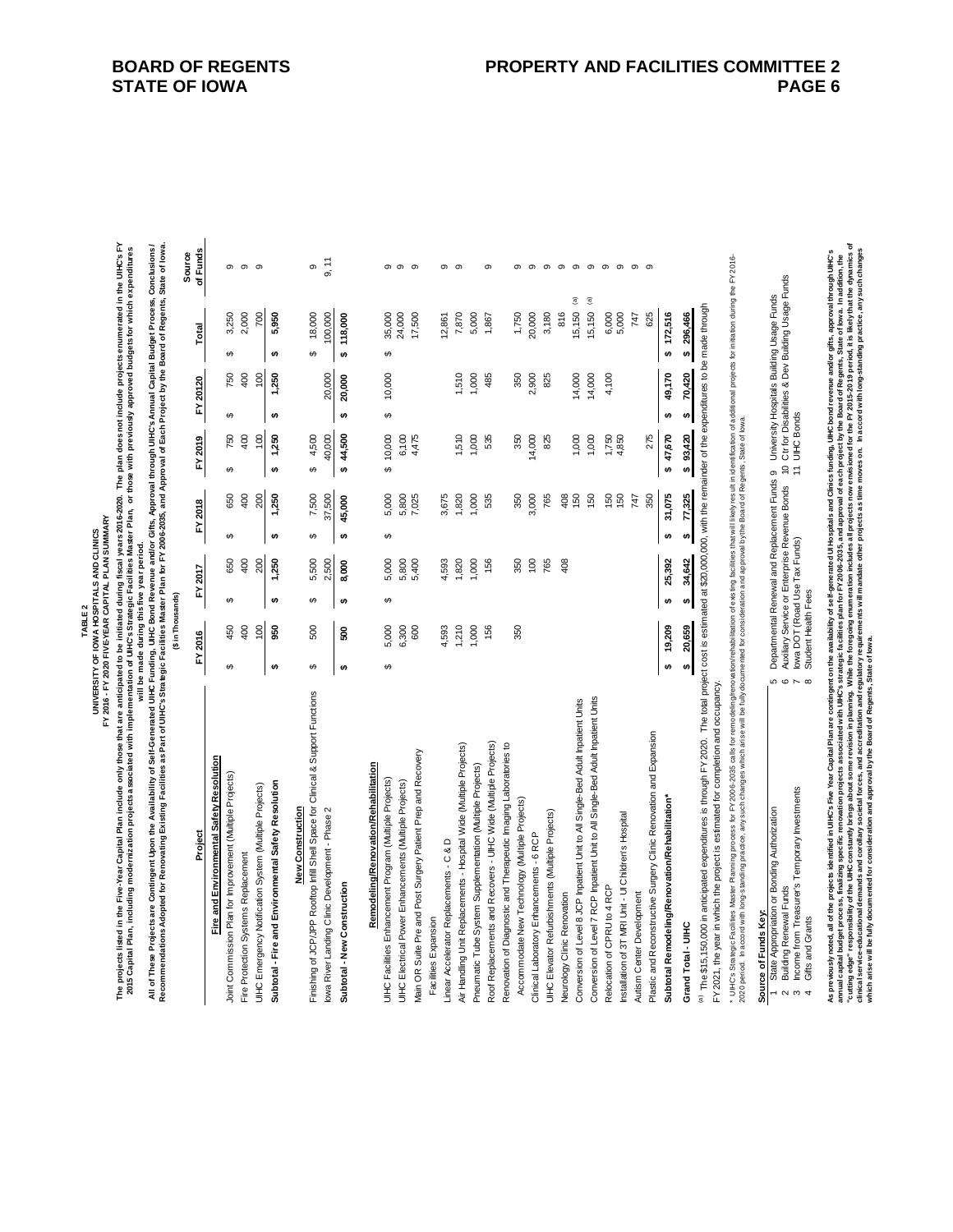|                                                                               |                |                 |    | ことにはく                                                                     |    | OTHER FUNDS FIVE_YEAR CAPITAL PLAN |          |                                           |    |         |                    |                                                                |                          |  |
|-------------------------------------------------------------------------------|----------------|-----------------|----|---------------------------------------------------------------------------|----|------------------------------------|----------|-------------------------------------------|----|---------|--------------------|----------------------------------------------------------------|--------------------------|--|
|                                                                               |                | FY 2016         |    | (\$Thousands)<br>FY 2017                                                  |    | FY 2018                            |          | FY 2019                                   |    | FY 2020 | Five Year<br>Total |                                                                | Source<br>of Funds       |  |
| University of lowa                                                            |                |                 |    |                                                                           |    |                                    |          |                                           |    |         |                    |                                                                |                          |  |
| Campus Repairs and Improvements                                               | မာ             | 450             | 69 | 450                                                                       | မာ | 450                                | မာ       | 450                                       | ↮  | 450     | 6                  | 2,250                                                          | 2,3                      |  |
| Deferred Maintenance                                                          |                | 10,000          |    | 10,000                                                                    |    | 10,000                             |          | 10,000                                    |    | 10,000  |                    | 50,000                                                         | 2,3                      |  |
| Fire Safety Projects                                                          |                | 1,100           |    | 1,100                                                                     |    | 1,100                              |          | 1,100                                     |    | 1,100   |                    | 5,500                                                          | 2,3                      |  |
| Security Access                                                               |                | 300             |    | 300                                                                       |    | 300                                |          | 300                                       |    | 300     |                    | 1,500                                                          | 2,3                      |  |
| General Classroom / Laboratory Improvements                                   |                | 400             |    | 400                                                                       |    | $\frac{6}{3}$                      |          | 400                                       |    | 400     |                    | 2,000                                                          | $\scriptstyle\sim$       |  |
| Institutional Roads Program                                                   |                | 656             |    | 668                                                                       |    | 676                                |          | 676                                       |    | 676     |                    | 3,352                                                          | $\overline{\phantom{a}}$ |  |
| Parking System - Improvements & Replacements                                  |                | 3,400           |    | 3,500                                                                     |    | 3,500                              |          | 3,500                                     |    | 3,500   |                    | 17,400                                                         | 5,6                      |  |
| New Residence Hall #2                                                         |                | 25,000          |    | 30,000                                                                    |    | 25,000                             |          |                                           |    |         |                    | 80,000                                                         | $\circ$                  |  |
| Burge Hall Public Area Renovations                                            |                |                 |    |                                                                           |    | 1,000                              |          | 1,000                                     |    |         |                    | 2,000                                                          |                          |  |
| Burge Hall Plumbing & Vanity Replacement                                      |                |                 |    |                                                                           |    | 1,350                              |          | 1,350                                     |    |         |                    | 2,700                                                          |                          |  |
| Currier Hall Add Air-Conditioning to Rooms                                    |                | 425             |    |                                                                           |    |                                    |          |                                           |    |         |                    | 425                                                            |                          |  |
| Currier Hall Floor Lounge Additions                                           |                |                 |    |                                                                           |    |                                    |          | 1,000                                     |    |         |                    | 1,000                                                          |                          |  |
| Currier Hall Public Area Renovations                                          |                | 1,260           |    | 750                                                                       |    |                                    |          |                                           |    | 1,200   |                    | 3,210                                                          |                          |  |
| Daum Hall Repair Exterior Concrete                                            |                | 500             |    |                                                                           |    |                                    |          |                                           |    |         |                    | 500                                                            |                          |  |
| Daum Hall Public Area Renovations                                             |                |                 |    |                                                                           |    | 1,500                              |          | 1,500                                     |    |         |                    | 3,000                                                          |                          |  |
| Hilcrest Hall Steam Condensate Line                                           |                | 400             |    | 400                                                                       |    |                                    |          |                                           |    |         |                    | 800                                                            |                          |  |
| Hillcrest Hall Sprinkler System                                               |                | 800             |    |                                                                           |    |                                    |          |                                           |    |         |                    | 800                                                            |                          |  |
| Hillcrest Hall Plumbing & Vanity Replacement                                  |                | ,250            |    | 1,250                                                                     |    |                                    |          |                                           |    |         |                    | 2,500                                                          |                          |  |
| Hilcrest Hall Door & Frame Replacement                                        |                |                 |    |                                                                           |    |                                    |          |                                           |    | 1,000   |                    | 1,000                                                          |                          |  |
| Mayflower Hall Floor Lounges                                                  |                | 1,500           |    | 1,500                                                                     |    |                                    |          |                                           |    |         |                    | 3,000                                                          |                          |  |
| Mayflower Hall Public Area Renovations                                        |                |                 |    | 800                                                                       |    | 800                                |          |                                           |    |         |                    | 1,600                                                          |                          |  |
| Parklawn Hall Renovate Kitchens & Bathrooms                                   |                |                 |    |                                                                           |    |                                    |          |                                           |    | 2,000   |                    | 2,000                                                          |                          |  |
| Rienow Hall Plumbing & Vanity Replacement                                     |                |                 |    |                                                                           |    | 750                                |          | 750                                       |    |         |                    | 1,500                                                          |                          |  |
| Rienow Hall Public Area Renovations                                           |                | 80              |    |                                                                           |    | 1,500                              |          | 1500                                      |    |         |                    | 3,700                                                          |                          |  |
| Stanley Hall Public Area Renovations                                          |                | 500             |    |                                                                           |    |                                    |          |                                           |    |         |                    | 500                                                            |                          |  |
| Slater Hall Public Area Renovations                                           |                | 1,500           |    | 1,500                                                                     |    |                                    |          |                                           |    |         |                    | 3,000                                                          |                          |  |
| University Housing Improvements & Replacements                                |                | 1,425           |    | 4,236                                                                     |    | 2,797                              |          | 1,772                                     |    | 4,133   |                    | 14,363                                                         |                          |  |
| Telecommunications Improvements                                               |                | 3,100           |    | 3,100                                                                     |    | 3,100                              |          | 3,100                                     |    | 3,100   |                    | 15,500                                                         |                          |  |
| High Voltage System Re-Feed - Halsey, Calvin, Trowbridge                      |                | 1,000           |    |                                                                           |    |                                    |          |                                           |    |         |                    | 1,000                                                          | 5,6                      |  |
| Repair North Hall / Currier Steam Tunnel                                      |                | 1,100           |    |                                                                           |    |                                    |          |                                           |    |         |                    | 1,100                                                          | 5,6                      |  |
| Power Plant (PP) - PM2.5 Compliance (air quality)                             |                | 1,600           |    |                                                                           |    |                                    |          |                                           |    |         |                    | 1,600                                                          | 5,6                      |  |
| Replace Riverside Dr / Grand Ave Steam Dist- Phase 2                          |                | 10,500          |    |                                                                           |    |                                    |          |                                           |    |         |                    | 10,500                                                         | 5,6                      |  |
| Water Plant - Improve and New River Water Intake                              |                | 1,000           |    |                                                                           |    |                                    |          |                                           |    |         |                    | 1,000                                                          | ю                        |  |
| Increase Steam Capacity - Main Campus                                         |                |                 |    | 40,000                                                                    |    |                                    |          |                                           |    |         |                    | 40,000                                                         | 5,6                      |  |
| Water Plant - Reverse Osmosis Project                                         |                |                 |    | 4,000                                                                     |    |                                    |          |                                           |    |         |                    | 4,000                                                          | 5,6                      |  |
| Increase Main Campus Chilled Water Capacity                                   |                |                 |    |                                                                           |    | 10,000                             |          |                                           |    |         |                    | 10,000                                                         | 5,6                      |  |
| IMU Tunnel & IMU Old Cap Tunnel - Direct Bury Steam/Tunnel Repair             |                |                 |    |                                                                           |    | 12,200                             |          |                                           |    |         |                    | 12,200                                                         | 6,12                     |  |
| Rebuild Currier Steam Tunnel - Burge to Jefferson St                          |                |                 |    |                                                                           |    | 5,400                              |          |                                           |    |         |                    | 5,400                                                          | 5,6                      |  |
| Water Plant - Filter Project                                                  |                |                 |    |                                                                           |    | 1,000                              |          |                                           |    |         |                    | 1,000                                                          | 5,6                      |  |
| Rebuild Old Capitol Tunnel - Mechanical Distribution                          |                |                 |    |                                                                           |    |                                    |          | 5,340                                     |    |         |                    | 5,340                                                          | 5,6                      |  |
| Direct Bury Steam Lines - Arts Campus                                         |                |                 |    |                                                                           |    |                                    |          | 4,860                                     |    |         |                    | 4,860                                                          | 5,6,12                   |  |
| Central Emergency Back-up Power - Main Campus                                 |                |                 |    |                                                                           |    |                                    |          | 10,000                                    |    |         |                    | 10,000                                                         | 5,6                      |  |
| PP - Turbine Generator 1 and 5 Replacement                                    |                |                 |    |                                                                           |    |                                    |          | 6,000                                     |    |         |                    | 6,000                                                          | 5,6                      |  |
| Landfill Gas Pipeline / Comp Station - Oakdale REP                            |                |                 |    |                                                                           |    |                                    |          |                                           |    | 7,000   |                    | 7,000                                                          | 5,6                      |  |
| Chilled Water - West Campus Distrib. Upgrade                                  |                |                 |    |                                                                           |    |                                    |          |                                           |    | 5,000   |                    | 5,000                                                          | 5,6                      |  |
| Total - SUI                                                                   | s,             | 69,966          | s, | 103,954                                                                   | s, | 82,823                             | <b>u</b> | 54,598                                    | s, | 39,859  | <b>u</b>           | 351,200                                                        |                          |  |
| Source of Funds Key:                                                          |                |                 |    |                                                                           |    |                                    |          |                                           |    |         |                    |                                                                |                          |  |
| State Appropriation or Bonding Authorization<br>General Fund Building Renewal | 5              |                 |    | Departmental Renewal and Replacement Funds                                |    |                                    |          | 9 University Hospital Building Usage Fund |    |         |                    | 10 Center for Disabilities and Development Building Usage Fund |                          |  |
| 3 Income from Treasurer's Temporary Investments                               | $\circ$ $\sim$ |                 |    | Auxiliary Serv. or Enterprise Rev. Bonds<br>Iowa DOT (Road Use Tax Funds) |    |                                    |          | 11 University Hospital Revenue Bonds      |    |         |                    |                                                                |                          |  |
| Gits and Grants                                                               | $\propto$      | Student Heath F |    |                                                                           |    |                                    |          | 12 Federal Appropriation                  |    |         |                    |                                                                |                          |  |

**TABLE 3**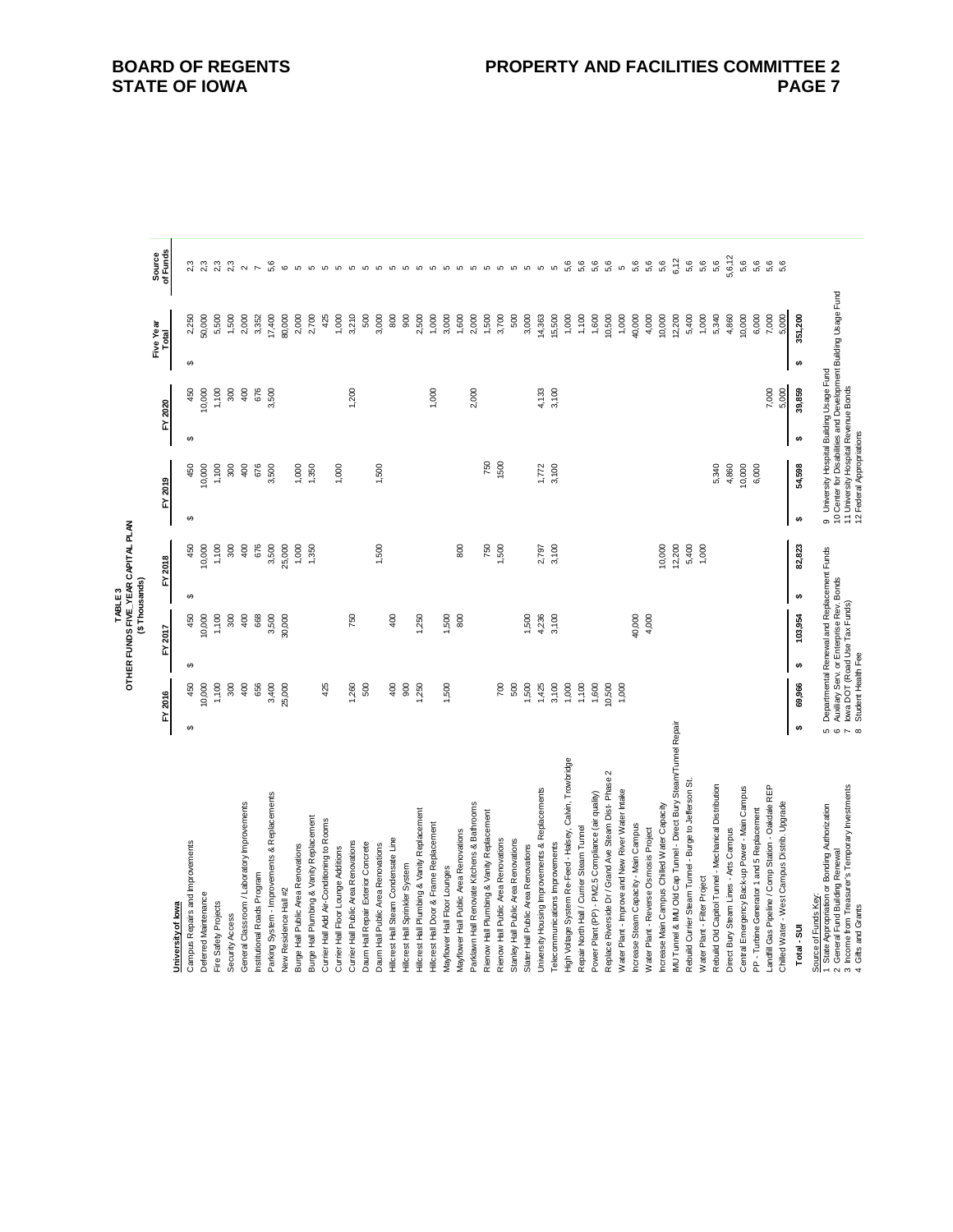|                                                                                           |    |         |   |               | TABLE <sub>3</sub> | OTHER FUNDS FIVE_YEAR CAPITAL PLAN |                        |                                                                                      |           |          |                        |                    |                                                               |  |
|-------------------------------------------------------------------------------------------|----|---------|---|---------------|--------------------|------------------------------------|------------------------|--------------------------------------------------------------------------------------|-----------|----------|------------------------|--------------------|---------------------------------------------------------------|--|
|                                                                                           |    |         |   | (\$Thousands) |                    |                                    |                        |                                                                                      |           |          |                        |                    |                                                               |  |
|                                                                                           |    | FY 2016 |   | FY 2017       |                    | FY 2018                            |                        | FY 2019                                                                              |           | FY 20120 | Five Year<br>Total     |                    | of Funds<br>Source                                            |  |
| lowa State University                                                                     |    |         |   |               |                    |                                    |                        |                                                                                      |           |          |                        |                    |                                                               |  |
| Utilities - Chiller #6                                                                    | ↮  | 4,500   | ↮ | 1,500         |                    |                                    |                        |                                                                                      |           |          | ↮                      | 6,000              | ဖ                                                             |  |
| Utilities - Chilled Water System Improvements                                             |    | 250     |   |               |                    |                                    |                        |                                                                                      |           |          |                        | 250                | $\circ$                                                       |  |
| Utilities - Iowa State Center Steam Line Replacement                                      |    | 8       |   | 1,250         | ↔                  | 1,200                              |                        |                                                                                      |           |          |                        | 2,500              | $\circ$                                                       |  |
| Power Improvements<br>Utilities - Power Plant Station                                     |    |         |   | 500           |                    | 1,000                              | ↔                      | 1,000                                                                                |           |          |                        | 2,500              | $\mathbf  \, \mathbf  \, \mathbf  \, \mathbf  \, \mathbf  \,$ |  |
| Memorial Union Remodeling                                                                 |    |         |   |               |                    |                                    |                        |                                                                                      |           | 12,500   |                        | 12,500             | 3,4,6                                                         |  |
| Telecommunications                                                                        |    | 2,700   |   | 2,500         |                    | 2,900                              |                        | 2,300                                                                                |           | 2,300    |                        | 12,700             | $\circ$                                                       |  |
| Institutional Roads Program                                                               |    | 656     |   | 656           |                    | 668                                |                        | 676                                                                                  |           | 676      |                        | 3,332              | $\overline{ }$                                                |  |
| West Campus Parking Structure                                                             |    |         |   |               |                    | 23,200                             |                        |                                                                                      |           |          |                        | 23,200             | $\circ$                                                       |  |
| lowa State Center Parking and Drive Improvements                                          |    | 1,250   |   |               |                    | 4,700                              |                        | 4,700                                                                                |           |          |                        | 10,650             | $\circ$                                                       |  |
| Residence System - Friley Hall Sprinkler System                                           |    | 1,750   |   | 1,750         |                    |                                    |                        |                                                                                      |           |          |                        | 3,500              | $\mathbf \circ$                                               |  |
| Residence System - Frederiksen Court - Life Cycle Paint, Carpet                           |    | 550     |   | 550           |                    | 550                                |                        | 550                                                                                  |           | 550      |                        | 2,750              | $\circ$                                                       |  |
| Maintenance<br>Residence System - Deferred                                                |    | 2,375   |   | ,975          |                    | 1,470                              |                        | 1,650                                                                                |           | 2,200    |                        | 9,670              | $\mathbf \circ$                                               |  |
| Elevator Code Issues                                                                      |    | 765     |   | 825           |                    | 850                                |                        |                                                                                      |           |          |                        | 2,440              | $\circ$                                                       |  |
| University Village - Replace Roofs and Windows                                            |    | 700     |   |               |                    |                                    |                        |                                                                                      |           |          |                        | 700                | $\circ$                                                       |  |
|                                                                                           |    | 300     |   | 300           |                    |                                    |                        |                                                                                      |           |          |                        |                    | C                                                             |  |
| Schilletter Village - Replace Siding and Windows<br>Total - ISU                           | ∣⇔ | 15,846  | ₩ | 11,806        | $\bullet$          | 36,538                             | $\boldsymbol{\varphi}$ | 10,876                                                                               | $\bullet$ | 18,226   | $\boldsymbol{\varphi}$ | $rac{600}{93,292}$ |                                                               |  |
| <u>University of Northern lowa</u>                                                        |    |         |   |               |                    |                                    |                        |                                                                                      |           |          |                        |                    |                                                               |  |
| Institutional Roads                                                                       | ↮  | 328     | ↮ | 334           | $\leftrightarrow$  | 338                                | $\Theta$               | 338                                                                                  | $\Theta$  | 338      | ↔                      | 1,676              |                                                               |  |
| Restroom Remodels<br>Residence System - Noehren                                           |    | ,000    |   | 750           |                    |                                    |                        |                                                                                      |           |          |                        | 1,750              | ဖ                                                             |  |
| Dining Roof<br>Residence System - Towers                                                  |    | 500     |   |               |                    |                                    |                        |                                                                                      |           |          |                        | 500                | $\mathbf \omega$                                              |  |
| Residence System - Hagemann Hall Roof                                                     |    |         |   | 350           |                    |                                    |                        |                                                                                      |           |          |                        | 350                | $\circ$                                                       |  |
| Residence System - Dormitory Vanity Replacements                                          |    |         |   |               |                    | 1,000                              |                        | 1,000                                                                                |           |          |                        | 2,000              | G                                                             |  |
| Residence System - Campbell Fire Sprinkler                                                |    |         |   |               |                    |                                    |                        |                                                                                      |           | 1,500    |                        | 1,500              | $\circ$                                                       |  |
| Residence System - Campbell Modernization                                                 |    |         |   |               |                    |                                    |                        |                                                                                      |           | 18,500   |                        | 18,500             | $\circ$                                                       |  |
| Residence System - Dormitory Air Conditioning                                             |    |         |   |               |                    | 500                                |                        | 500                                                                                  |           | 500      |                        | 1,500              | $\circ$                                                       |  |
| Residence System - Dormitory Cabinet Replacements                                         |    |         |   |               |                    | 700                                |                        | 700                                                                                  |           | 1,100    |                        | 2,500              | ဖ                                                             |  |
| Maucker Union                                                                             |    | 8       |   | 8             |                    | SO                                 |                        | S                                                                                    |           | S        |                        | 250                | $\mathbf \circ$                                               |  |
| Parking System - General Maintenance of Parking Lots                                      |    | 230     |   | 235           |                    | 200                                |                        | 200                                                                                  |           | 200      |                        | 1,065              | $\tilde{c}$                                                   |  |
| Parking System - North Dome Gravel Lot                                                    |    | 250     |   | 250           |                    |                                    |                        |                                                                                      |           |          |                        | 500                | $\epsilon$                                                    |  |
| $\overline{5}$<br>Parking System - Gilchrist "A"                                          |    |         |   |               |                    | 600                                |                        |                                                                                      |           |          |                        | 600                | $\tilde{c}$                                                   |  |
| $\overline{5}$<br>Parking System - Bartlett "A"                                           |    |         |   |               |                    |                                    |                        |                                                                                      |           | 250      |                        | 250                | $\epsilon$                                                    |  |
| Campus Recreation Fields Relocation                                                       |    | 750     |   |               |                    |                                    |                        |                                                                                      |           |          |                        | 750                | ო                                                             |  |
| <b>Building Repair</b>                                                                    |    | 1,400   |   | 1,400         |                    | 1,400                              |                        | 1,400                                                                                |           | 1,400    |                        | 7,000              | $\sim$                                                        |  |
| Total - UNI                                                                               | ₩  | 809'r   | ₩ | 3,369         | $\bullet$          | 4,788                              | ↮                      | 4,188                                                                                | ₩         | 23,838   | $\pmb{\varphi}$        | 40,691             |                                                               |  |
| 1 Capital Appropriation or Bonding Authorization<br>Source of Funds Key:                  |    |         |   |               |                    |                                    |                        | 6 Auxiliary Service or Enterprise Revenue Bonds                                      |           |          |                        |                    |                                                               |  |
| 3 Income from Treasurer's Temporary Investments<br>chun.<br>2 Building Renewal (Repair) F |    |         |   |               |                    |                                    |                        | 8 University Hospitals Building Usage Fund<br>7 Institutional Roads Funds (lowa DOT) |           |          |                        |                    |                                                               |  |
| 4 Gifts and Grants                                                                        |    |         |   |               |                    |                                    |                        | 9 University Hospitals Revenue Bonds                                                 |           |          |                        |                    |                                                               |  |
| 5 Departmental Renewal and Replacement Funds                                              |    |         |   |               |                    |                                    |                        | 10 Parking System Operations                                                         |           |          |                        |                    |                                                               |  |

# **BOARD OF REGENTS STATE OF IOWA**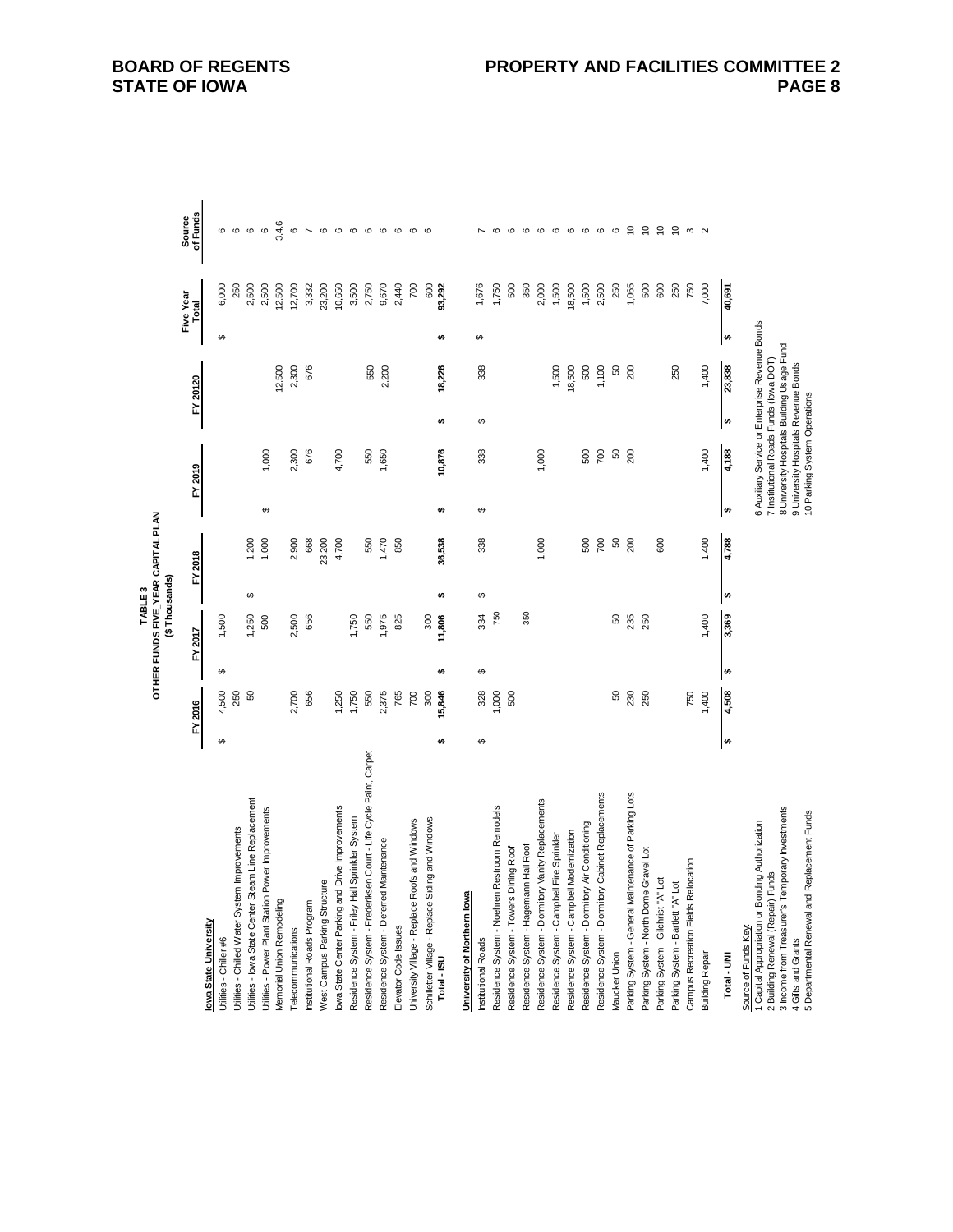|                                                                                                                                                                                                                                        |    |         |    | (\$Thousands) | TABLE <sub>3</sub> | OTHER FUNDS FIVE YEAR CAPITAL PLAN |    |                                                                                                                                                                                                                 |    |         |    |                    |                    |
|----------------------------------------------------------------------------------------------------------------------------------------------------------------------------------------------------------------------------------------|----|---------|----|---------------|--------------------|------------------------------------|----|-----------------------------------------------------------------------------------------------------------------------------------------------------------------------------------------------------------------|----|---------|----|--------------------|--------------------|
|                                                                                                                                                                                                                                        |    | FY 2016 |    | FY 2017       |                    | FY 2018                            |    | FY 2019                                                                                                                                                                                                         |    | FY 2020 |    | Five Year<br>Total | of Funds<br>Source |
| Exterior Repair - Campus Buildings<br>lowa School for the Deaf                                                                                                                                                                         | ఱ  | 100     |    |               | မာ                 | 75                                 | ↮  | 30                                                                                                                                                                                                              | မာ | 50      | မာ | 255                | $\mathbf{\Omega}$  |
| Total - ISD                                                                                                                                                                                                                            |    | Ş,      |    |               |                    | 15                                 | ŧA | ន                                                                                                                                                                                                               | မာ | ន       |    | 255                |                    |
| lowa Braille and Sight Saving School<br>Exterior Repair - Campus Buildings                                                                                                                                                             | G, | 120     | မာ | 250           | ఱ                  | 50                                 | ↮  | 175                                                                                                                                                                                                             | မာ | 20      | မာ | 615                | 2                  |
| Total-IBSSS                                                                                                                                                                                                                            | မာ | 120     |    | 250           |                    | ន                                  |    | 175                                                                                                                                                                                                             |    | ន       |    | 615                |                    |
| GRAND TOTAL                                                                                                                                                                                                                            | မာ | 90,540  | မာ | 119,379       |                    | 124,274                            | tA | 69,867                                                                                                                                                                                                          |    | 81,993  |    | 486,053            |                    |
| 3 Income from Treasurer's Temporary Investments<br>5 Departmental Renewal and Replacement Funds<br>1 Capital Appropriation or Bonding Authorization<br>2 Building Renewal (Repair) Funds<br>Source of Funds Key:<br>4 Gifts and Grants |    |         |    |               |                    |                                    |    | 6 Auxiliary Service or Enterprise Revenue Bonds<br>8 University Hospitals Building Usage Fund<br>7 Institutional Roads Funds (lowa DOT)<br>9 University Hospitals Revenue Bonds<br>10 Parking System Operations |    |         |    |                    |                    |

# **BOARD OF REGENTS STATE OF IOWA**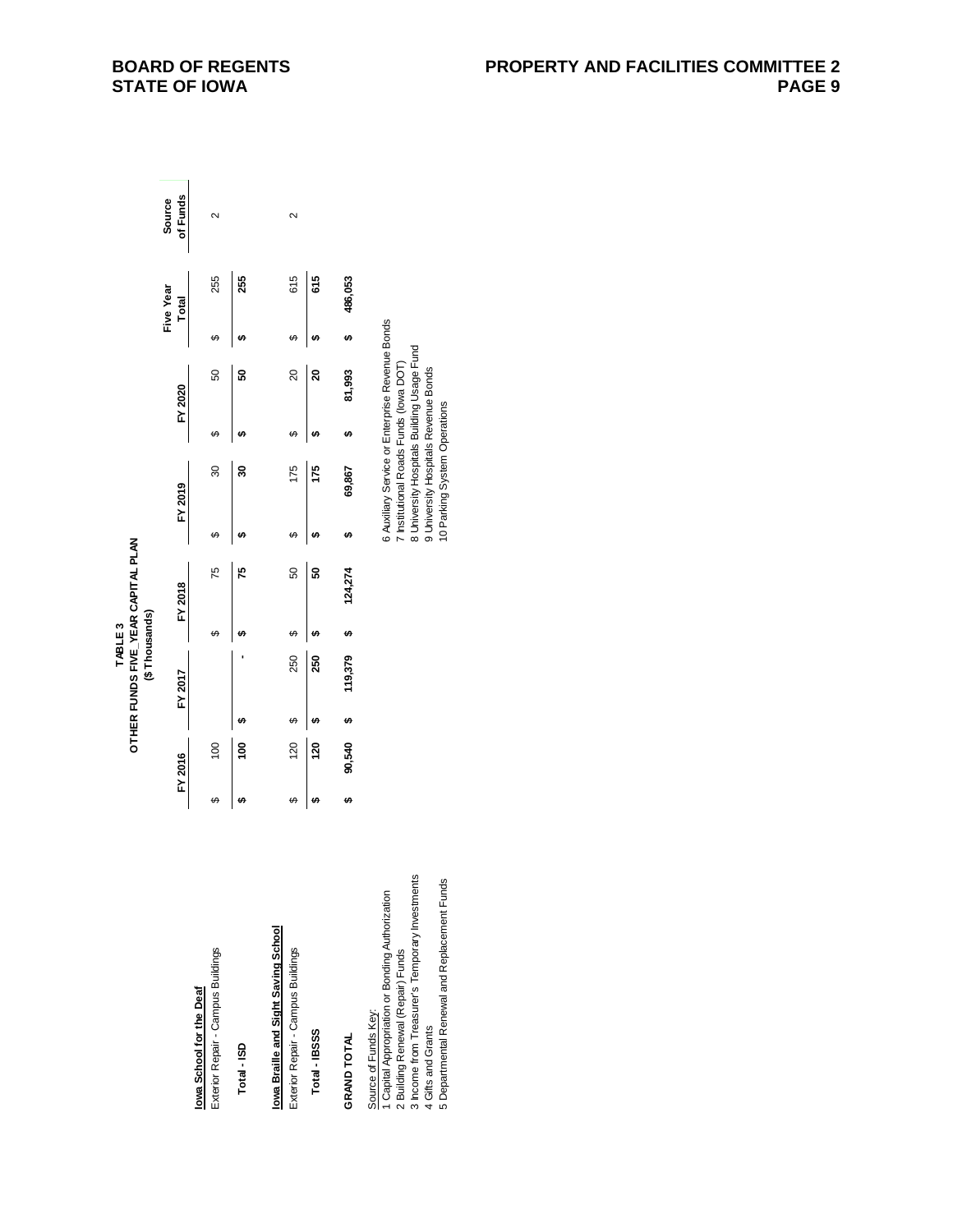# **FY 2016 Capital Project Descriptions**

SUI – Seashore Hall Area / Psychology **FY 2016** State Request Renovation / Modernization **\$9.0 million** 

The layout of the various wings of Seashore Hall, originally built in 1899 with east and west wings added later, limits efficient and modern use of this central campus property.

Based on the 2006 Campus Master Plan, this area close to the campus core primarily benefits the College of Liberal Arts and Sciences (CLAS). The studies completed to date, which have considered the history and heritage of the site and the existing structure, have concluded that the first step in renovating Seashore Hall is the addition of new space that would serve as the front door for the Psychology Department.

Construction of this new space will "decompress" the existing Seashore Hall, allowing for modernization of significant portions of the building, while eliminating the components that are most outdated and obsolete. More than \$20.7 million in deferred maintenance in Seashore Hall would be addressed through the project.

This initial enabling project, which would be funded by the University, is estimated to cost \$27 million and its cost represents the matching funds in the appropriation request. It is anticipated that the schematic design and project description and budget would be presented to the Board later in fall, 2014.

Psychology is the largest department within the CLAS and provides substantial course offerings for undergraduate students. The Department has nearly 1,300 undergraduate majors and delivered over 23,000 credit hours of undergraduate instruction to more than 4,300 students last year.

The FY 2016 requested funds of \$9.0 million would begin the project. The five-year plan includes an additional \$58.5 million for the project in FY 2017 – FY 2019.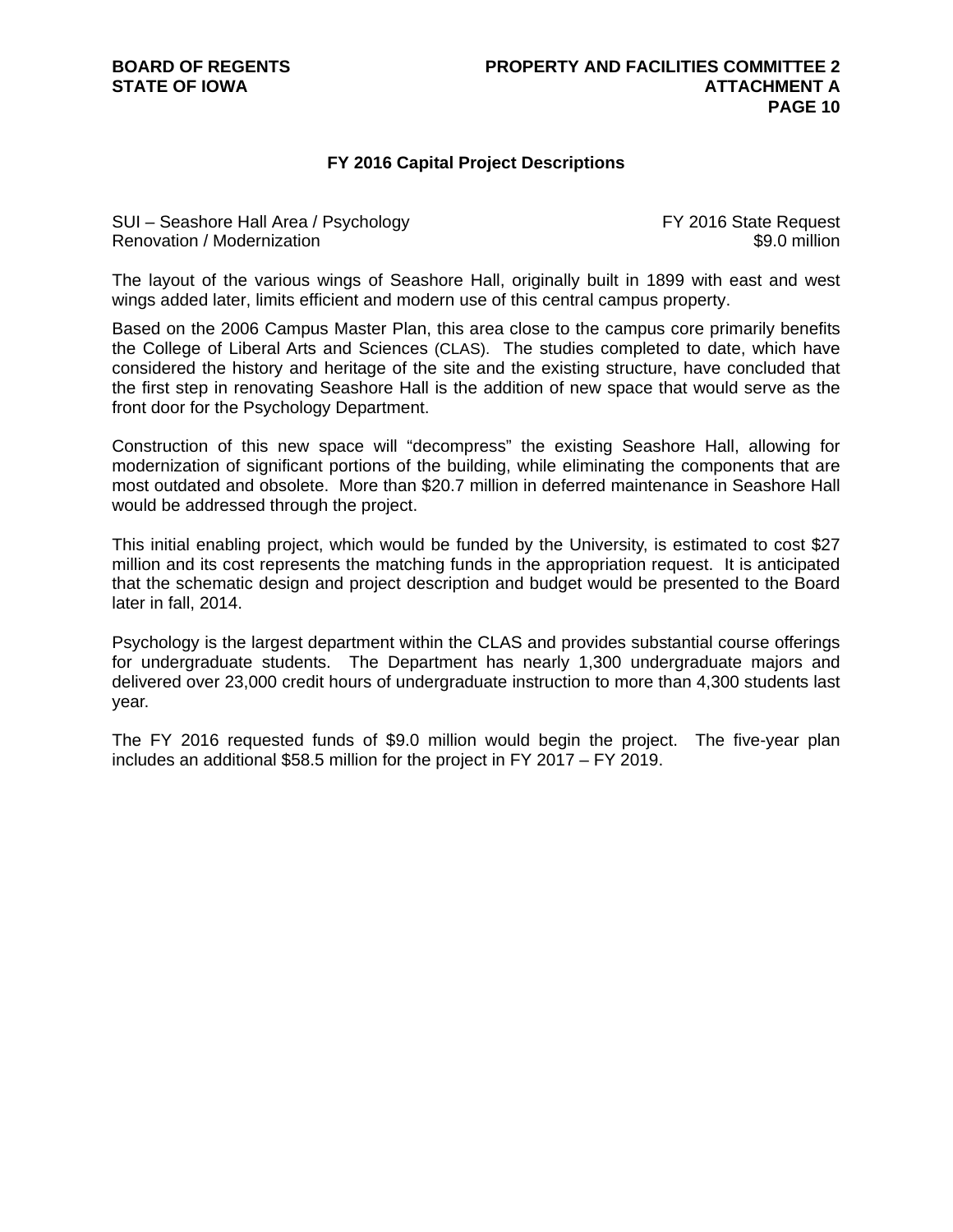ISU – Student Innovation Center FY 2016 State Request: \$8.0 million

One of the University's great strengths is student-centered learning, found in both the classroom and through interdisciplinary student organizations. Project-based, student leadership experiences differentiate the university from other collegiate programs; interdisciplinary student organizations also provide value-added educational and personal development experiences.

The proposed 175,000 gross square foot facility would support fabrication, large-scale, student interaction, hands-on and discovery-based learning, and co-curricular activities for the Colleges of Engineering and Design, while providing for potential collaboration with multiple other disciplines. This Center would be a highly flexible, technology-rich, dynamic space with extended access, technical support and centralized equipment facilities. It would encourage experimentation, innovation and interdisciplinary investigation. Cooperative, problem-driven teams would communicate and collaborate with peers and colleagues; this would occur both formally and informally, face-to-face and virtually. The physical environment would allow students to develop a depth of knowledge in a specific area, as well as the breadth of skills in different, but related areas. The experiences could be translated into real-world opportunities for economic development and practical application in the workplace.

The Center would also be a focal point for industrial collaborations through student organizations, capstone design courses, and industry-sponsored projects and design competitions.

The FY 2016 requested funds of \$8.0 million would begin the project. The five-year plan includes an additional \$32.0 million for the project in FY 2017 – FY 2019. The State request would be leveraged with \$40 million in private gifts.